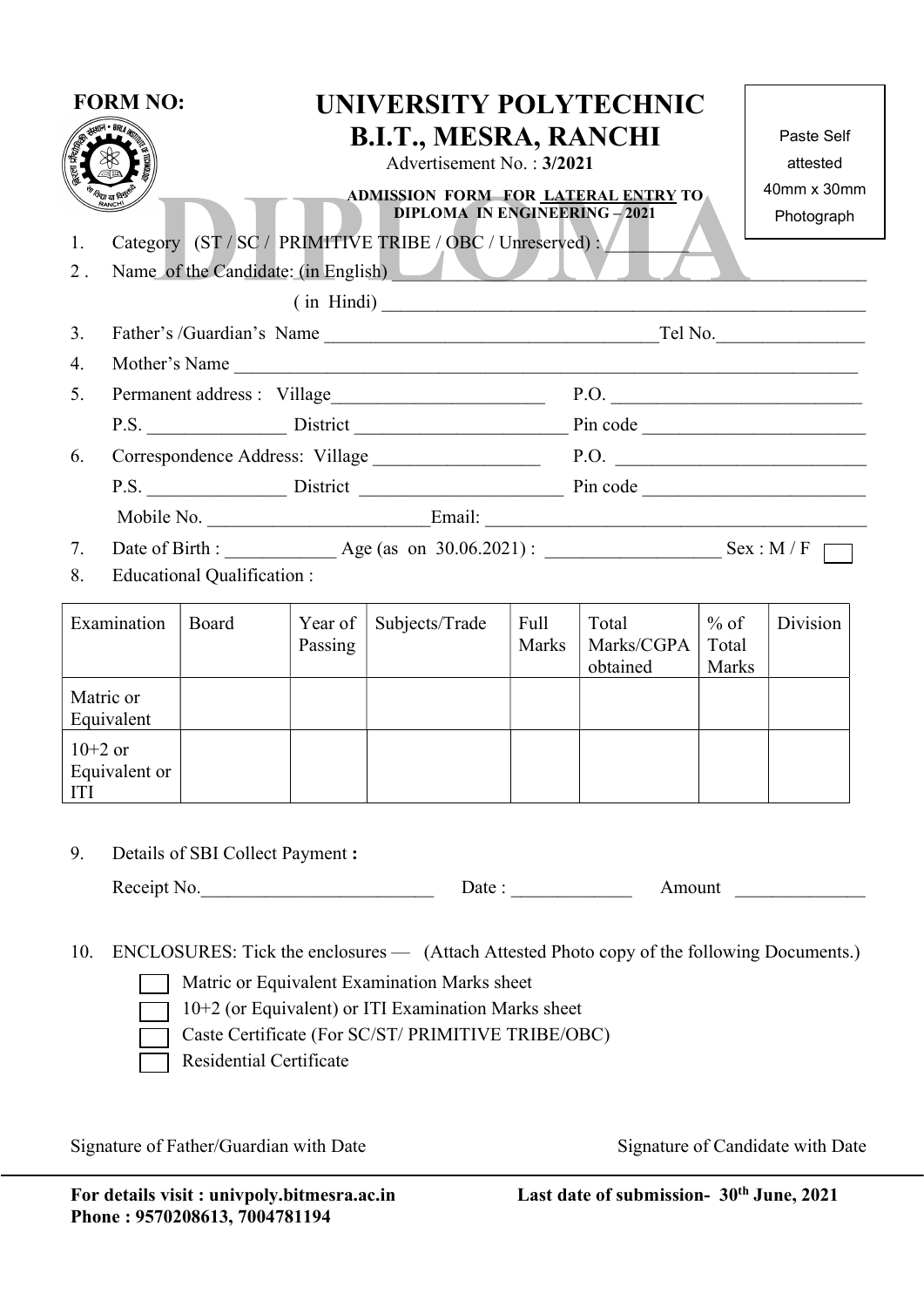# Information Brochure

# Diploma in Engineering (Lateral Entry)

# Branches and No. of Seats:

| <b>Branches</b>                         |  |  |  |  |  |
|-----------------------------------------|--|--|--|--|--|
| Automobile Engineering                  |  |  |  |  |  |
| <b>Computer Engineering</b>             |  |  |  |  |  |
| Electronics & Communication Engineering |  |  |  |  |  |
| Electrical & Electronics Engineering    |  |  |  |  |  |
| <b>Mechanical Engineering</b>           |  |  |  |  |  |
| Mechanical Production Engineering       |  |  |  |  |  |

\*No. of seats will be notified at the time of branch allocation.

# Eligibility Criteria:

- 1. The candidate must be a resident of Jharkhand.
- 2. He/She must have passed Intermediate of Science (or equivalent) or Intermediate Vocational Course (with Physics, Chemistry and Mathematics) or two-year ITI after Matric (Class-X) in the year 2019/2020/2021.
- 3. Age of the candidate, as on 30<sup>th</sup> June, 2021, should be 20 years or below (for General and OBC) and 25 years or below (for ST, SC, & PT).

### Documents to be submitted along with the application:

[While filling online application form, the applicant should be prepared beforehand for uploading scanned PDF copies (file size maximum 25KB) of the following documents.]

- 1. Attested photocopies of the following documents:
	- a. Marks sheet of Matric or equivalent
	- b. Marks sheet of Intermediate (or equivalent) or ITI
	- c. Residential Certificate
	- d. Caste Certificate (for ST/SC/PT/OBC candidates)
- 2. Recent passport size colour photograph (in jpg format upto 25 KB only)
- 3. Scanned copy of signature (in jpg format upto 25 KB only)

### Application Fee and Mode of Payment:

- 1. Prescribed application fee is Rs.500/- (for General Candidates) and Rs. 300/- (for OBC / SC / ST / PT candidates).
- 2. Payment of the application fee has to be made online through State Bank Collect.